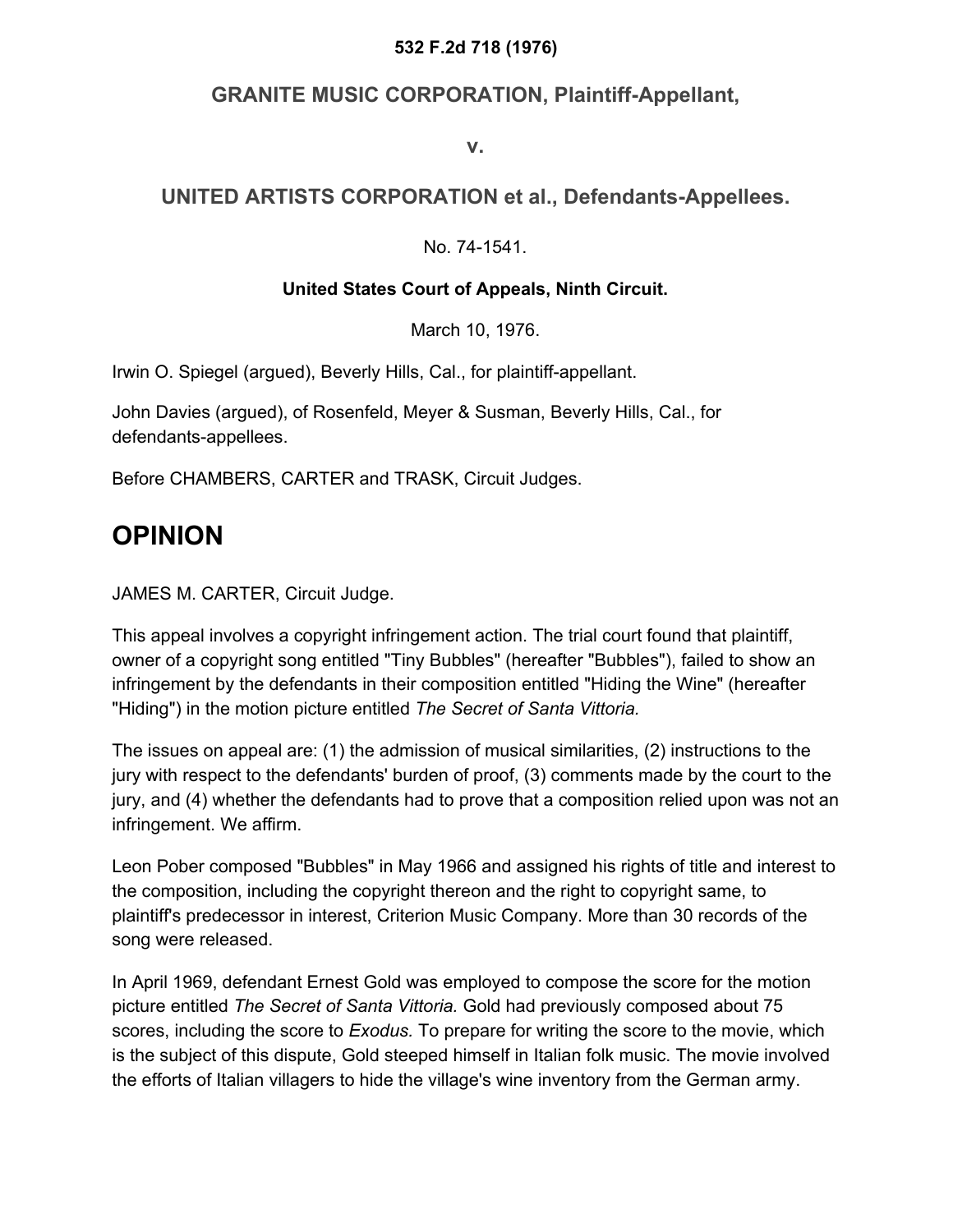At the time Gold first saw the picture, the sound track contained a piece of music which had been composed by one Rascel. Gold found this eight-bar phrase too short, so he added some material to "flesh it out". In composing "Hiding" he wrote an alternate strain, which strain is the subject of this litigation.

In his original answer to the complaint Gold asserted, as affirmative defenses, that the copyright in "Bubbles" was invalid because it was not an original composition, and the defense of fair use. At trial, however, these defenses were withdrawn. Therefore, there was no issue with respect to the originality of the music of plaintiff's composition "Bubbles" or fair use.

At the trial, the plaintiff produced evidence of Gold's access to "Bubbles" and evidence of the similarity of the two compositions. A witness for the plaintiff testified that, in his opinion, 16 of 19 consecutive notes in the melodies of the two pieces were the same.

Gold denied having heard "Bubbles" or basing his score on the song. He testified that when he was composing his piece he did not have a mental reference to any other musical composition. He did acknowledge that the first four notes in both works were the same, but contended that there were differences between the two songs — "Bubbles" had a smooth, even rhythm, whereas "Hiding" was a "dotted rhythm", which is martial or angular in style.

Over the plaintiff's objections, Gold produced evidence that the same sequence of four notes found in "Bubbles" and "Hiding" were present in other compositions ("Westminister Chimes", "In The Blue Ridge Mountains of Virginia" and "Pauahi O Kalani"), which pre-dated "Bubbles." The defense contended that the demonstration was not intended to show that "Bubbles" was an unoriginal composition but rather that "Hiding" was an independent, coincidental production and therefore not copied from "Bubbles". The court admitted the evidence, cautioning the jury that "The testimony would be received on the issue of the possibility of a composer independently and accidently [sic] happening upon the same phrase."

Gold testified that there was a logical musical explanation for the presence of the same sequence of four notes in the many different compositions: "It is such a musical commonplace that musical literature is full of this phrase. It's almost impossible to escape it."

## **(1)** *Admission of Musical Similarities*

The plaintiff claims that it was error to admit testimony on other songs containing the same four-note sequence, because such evidence is only relevant if the validity of the plaintiff's copyright was in issue or if Gold claimed to use the prior works in composing "Hiding".

The defendants concede that neither of the two issues were present in this case, but claim the evidence of other songs was admissible nonetheless because it shows that the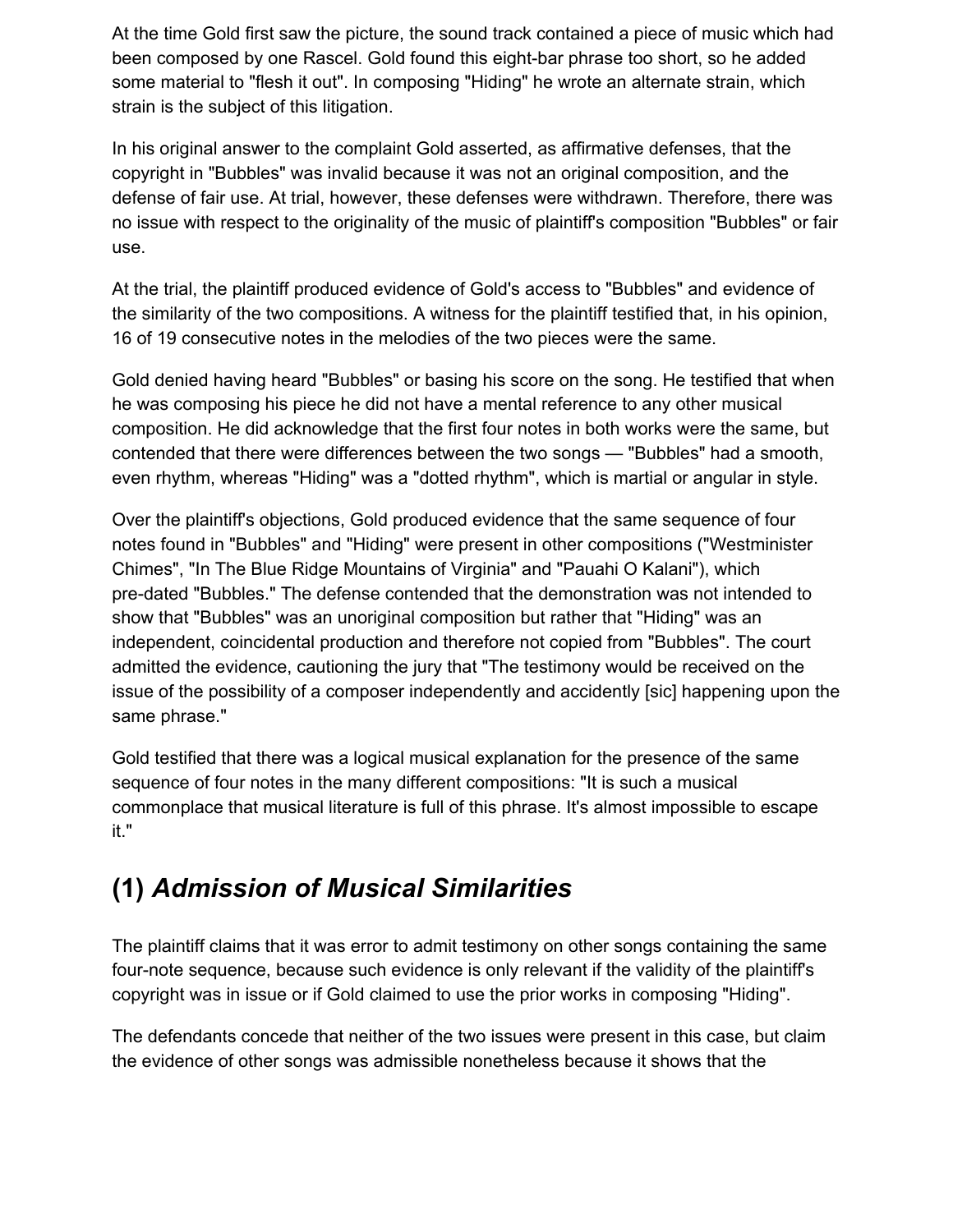four-note sequence is a common event in music, and that it adds weight to Gold's claim that he independently created "Hiding".

We recognize that a statutory copyright does not give a monopoly over an idea or a musical phrase, but merely protects against the unlawful reproduction of an original work. A. Weil, Copyright Law 383 (1917). A composer's copyright is an absolute right to prevent others from copying his work. *Fred Fisher, Inc. v. Dillingham,* 298 F. 145, 148 (S.D.N.Y.1924).

This protection is subject to definite limitations. As stated by Learned Hand in *Fisher,* at 147, "[T]he law imposes no prohibition upon those who, without copying, independently arrive at the precise combination of words or notes which have been copyrighted." Stated another way, "If A produces identically the same work as B, by independent thought, in good faith, without hearing, or seeing, B's work, both A and B would be entitled to individual copyrights in their individual works." *Weil* at 384.

Thus a copyright differs from a patent. Patents are monopolies of the contents of a work as well as the right to reproduce the work itself — one may therefore infringe a patent by innocent and independent reproduction. To the contrary, an "independent reproduction of a copyrighted musical work is not infringement; nothing short of plagiarism will serve." *Arnstein v. Marks Corp.,* 82 F.2d 275 (2 Cir. 1936).

Therefore, a copyright infringement action depends upon whether the defendant copied from the plaintiff, or whether he independently created his composition. Any evidence pertaining to the manner in which the defendant created his composition is logically relevant: his training, the subject matter of the art, his access to other works or to the plaintiff's composition.

Evidence of similar musical phrases appearing in prior works is also logically relevant to rebut the inference of copying. Such evidence demonstrates that the musical language was of such ordinary and common occurrence that the probability of independent, coincidental production was great.

While this court has not found any cases which have expressly discussed the relevancy or admissibility of prior works in these circumstances, the law is replete with cases which assumed, *sub silentio,* that prior works were relevant. One example is the case of *Stevenson v. Harris,* 238 F. 432 (S.D.N.Y.1917), which involved a plaintiff's novel and a defendant's play. The two works had many common elements. Both stories take place in Europe at the beginning of World War I and involve a female spy, a stolen passport, an American man and woman, an inn, the use of shadows on a screen, and an unexpected marriage.

The court held: "Of necessity, certain kinds of incidents must be found in many books and plays, and originality, when dealing with incidents familiar in life or fiction, lies in the association and grouping of those incidents in such a manner that the work under consideration presents a new conception of a novel arrangement of events.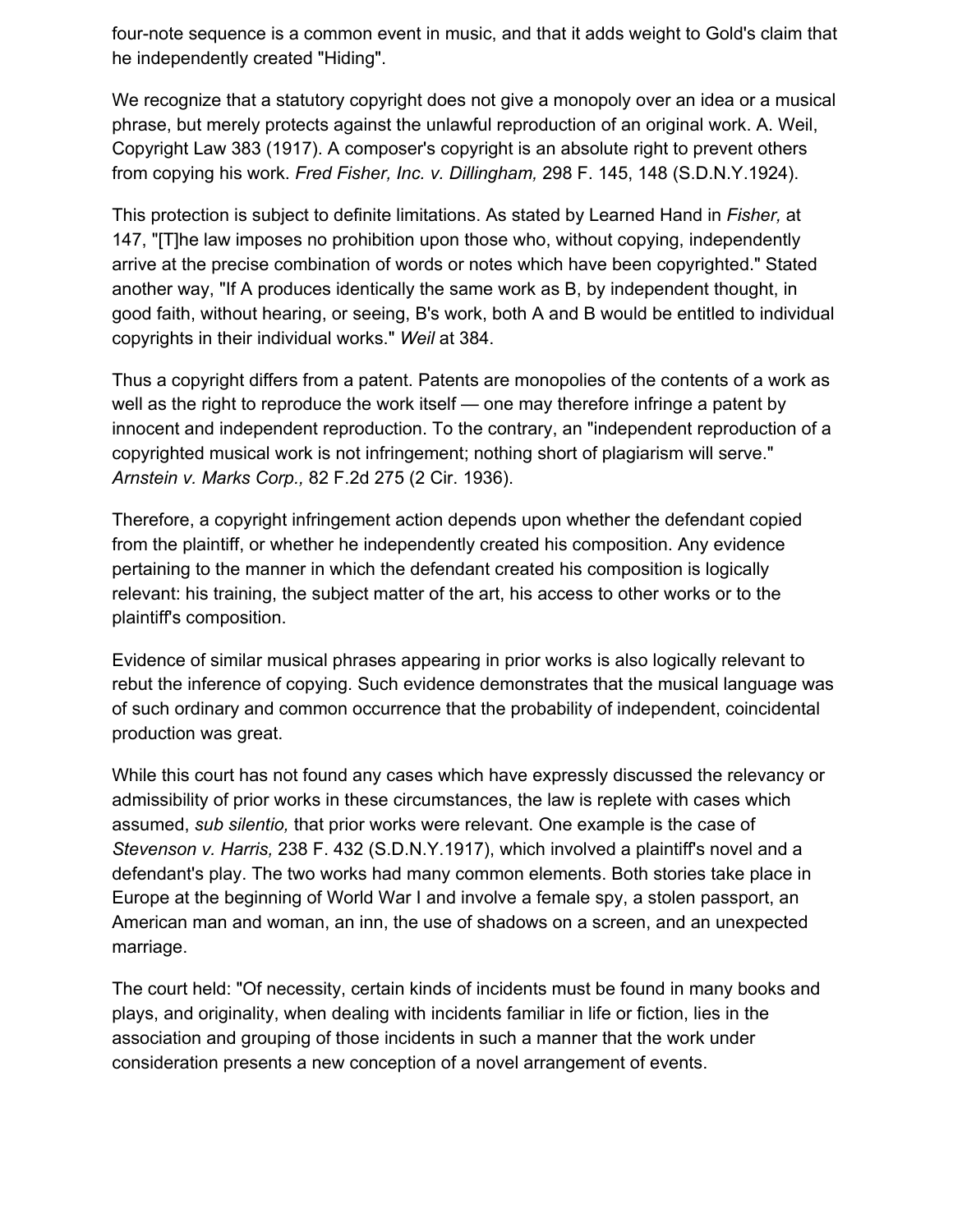"It will never do to hold that, because an incident here or there is used in the later production which was used . . in the former copyrighted book or play, therefore the later production infringes the copyright of the former." *Id.,* at 436.

Another example of a court's reliance upon prior works is *Arnstein v. Marks Corp., supra,* a case involving two songs. The first phrases of the two songs were similar. The court reasoned:

"The first phrase of the infringing chorus consists of the same four notes as the first phrase of the copyrighted song; that particular sequence can be found in several earlier musical pieces and its spontaneous reproduction should be no cause for suspicion." *Id.* at 277.

Thus in the cases of *Stevenson* and *Arnstein* prior works which explained the presence of similarities and rebutted an inference of copying, were considered. In *Stevenson* the court referred to *specific* examples of similar characteristics present in prior works.

The evidence in the case at bar was no different. The defendants produced evidence that the sequence of four notes (A, G, F, C) can be found in at least seven musical compositions which pre-date "Bubbles" and "Hiding". One defense witness demonstrated how, by minor changes, he could elicit "Bubbles" using the notes of another song, "Pauahi O Kalani". This latter example was intended to show that "Bubbles" itself was a coincidental production which contained the same four-note "building block".

Plaintiff, the owner of "Bubbles", contends that these demonstrations, in effect, put the originality of "Bubbles" into issue. The plaintiff is, in part, correct. The evidence showed that "Bubbles" was not a 100 percent unique composition because it contained a four-note sequence common in the music field.

The plaintiff ignores the point that should this evidence be excluded, the jury would have a false understanding of the relation of "Bubbles" to the current art of music composition. The jury would believe that the four-note sequence was the appellant's unique creation, that the same sequence appeared in Mr. Gold's composition, and therefore Gold probably copied from "Bubbles".

In fact, "Bubbles" does have a sequence commonly found in other musical pieces. The copyrightability of "Bubbles" is not the four-note sequence, but the fitting together of this sequence with other melodious phrases into a unique composition. The true uniqueness of "Bubbles" was therefore not questioned by Gold — only the non-unique elements were proven. We therefore hold that the evidence of prior works containing the four-note sequence were properly admitted.

# **(2)** *The Defendants' Burden of Proof*

The plaintiff claims that the court erroneously instructed the jury as to the burden of proof upon the defendants.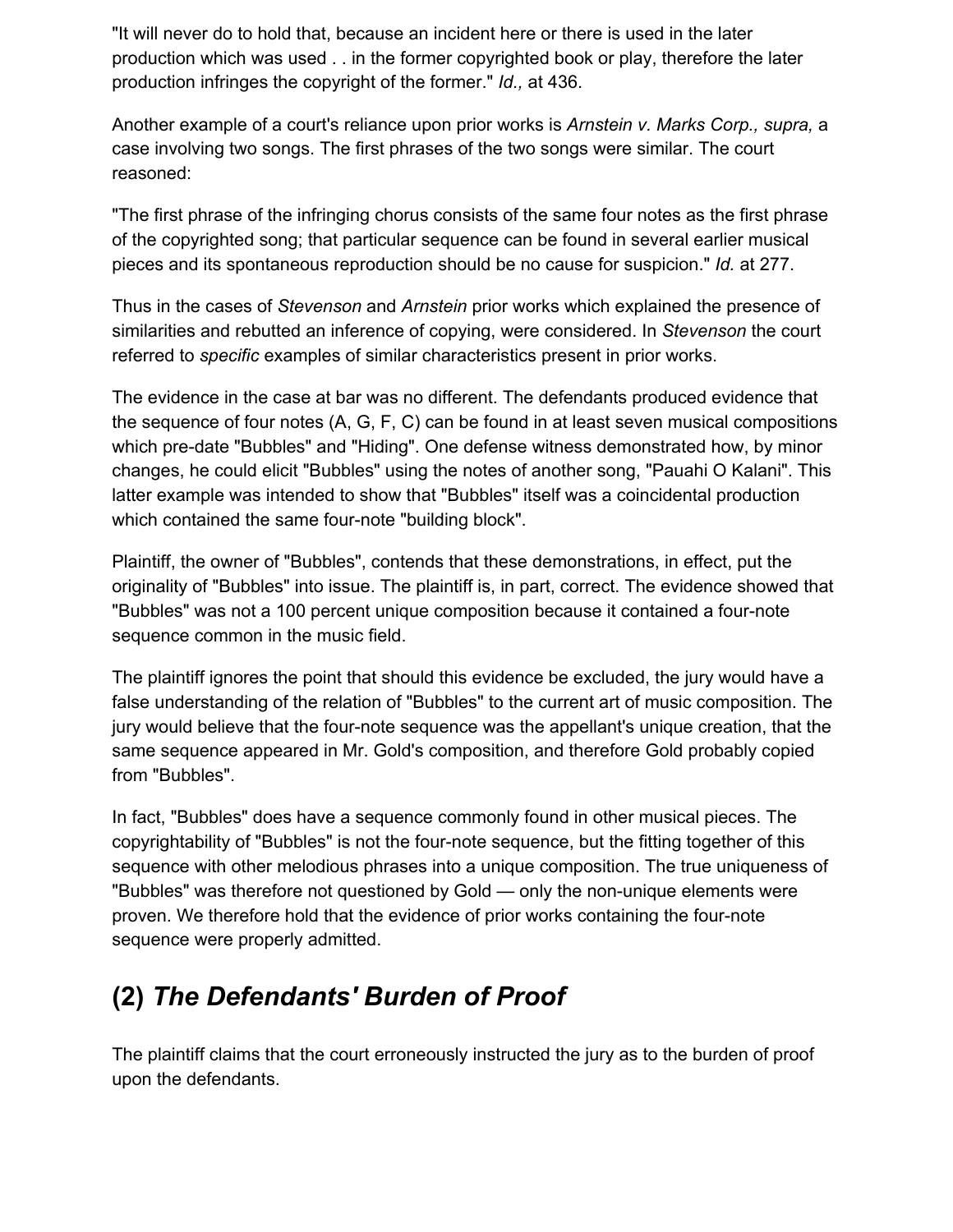If a plaintiff offers proof that the defendant had "access" to his work and that the two works are substantially similar, then a presumption of copying by the defendant arises. The court described this presumption to the jurors, then the court stated: "The defendants, under such circumstances, have the burden of explaining such similarities or identities between the two works. *Any evidence* produced by the defendant which explains or accounts to the satisfaction of the jury for such similarity or identity, rebuts such presumption . ."

Plaintiff asserts it made proper objections to the instruction. We seriously question whether plaintiff preserved his record by specifically objecting to the instruction given and setting forth the terms of what he thought the instruction should have been. Moreover, Rule 51, F.R.Civ.P. requires that the objections to instructions be made after they are given and before the jury retires. *Great-West Life Assurance v. Levy,* 382 F.2d 357, 359 (10 Cir. 1967). Nor was there any stipulation at the conference on instructions or later that the objections there made would be considered as having been made at the time provided by Rule 51, F.R.Civ.P. *See Las Vegas Merchant Plumbers Ass'n v. United States,* 210 F.2d 732, 744-45 (9 Cir. 1954), *cert. den.,* 348 U.S. 817, 75 S.Ct. 29, 99 L.Ed. 645 (1954), a case involving a similar rule, Rule 30, F.R.Crim.P., and providing for the use of such a stipulation.

However, we proceed to consider plaintiff's contention in view of what appears to be an erroneous statement of law in *Nimmer on Copyright* (1975) and a faulty interpretation of *Overman v. Loesser,* 205 F.2d 521 (9 Cir. 1953), *cert. den.,* 346 U.S. 910, 74 S.Ct. 241, 98 L.Ed. 407 (1953).

The plaintiff's contention as to the allegedly erroneous instruction is based on *Overman, supra,* 205 F.2d at 523, reading as follows:

". . . [T]he evidence of access by the defendant to plaintiff's ideas coupled with the subsequent release by defendant of a product bearing noteworthy similarity to plaintiff's ideas, should be considered as strong and persuasive evidence of copying *which requires the defendant to counter with strong convincing and persuasive evidence to the contrary to refute the inference of copying.* Mere denial without substantial support would not ordinarily be thought sufficient by the trier of fact." (Emphasis added).

The plaintiff also relies on *Nimmer, supra,* § 139.4, p. 606 reading:

"Moreover, the defendant ordinarily must offer evidence of greater weight than merely the verbal testimony of interested witnesses. In these circumstances *the defendant may be held to a standard proof of strong, convincing and persuasive evidence* beyond merely the preponderance of evidence, although short of the `reasonable doubt' criminal standard." (Emphasis added).

*Nimmer* cites *Overman* as authority for this statement.

The *Overman* case, a copyright decision, injected the law of patents into the case. The court stated at 523: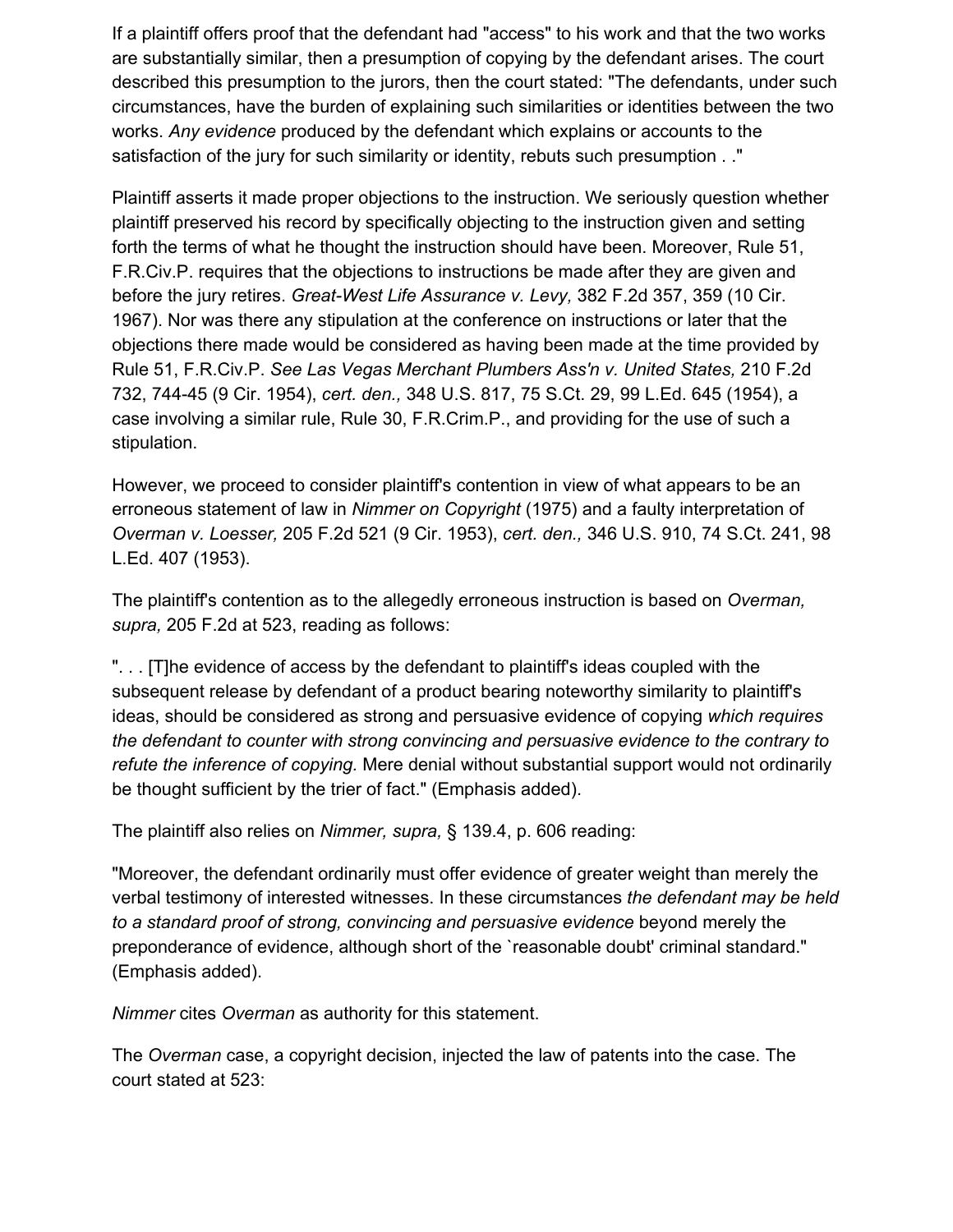"In its memorandum opinion which was filed, the court found access and similarity. The principal question before us is whether the court erred in failing to require that the appellee prove prior composition `beyond a reasonable doubt'.

"Appellant relies principally upon *Hoeltke v. Kemp,* 4 Cir., 1935, 80 F.2d 912 [*cert. den.,* 298 U.S. 673, 56 S.Ct. 938, 80 L.Ed. 1395 (1935)], to support his argument. In that case the court said: `It is well settled that where an unpatented device, the existence and use of which are proven only by oral testimony, is set up as a complete anticipation of a patent, the proof sustaining it must be clear, satisfactory, and *beyond a reasonable doubt.* [Citing cases.] And we think the same rule should be applied against one who admittedly receives a disclosure from an inventor, proceeds thereafter to manufacture articles of similar character, and, when called to account, makes answer that he was using his own ideas and not the ideas imparted to him.' [Emphasis ours.] 80 F.2d at page 923.

"However, on rehearing, the same court stated its position in different language which we quote and to which we shall later advert: `One who invites the disclosure of an invention, and thereafter begins to manufacture articles embodying the principle of the disclosure, labors under a heavy burden when he seeks to justify his action on the ground of independent invention, and he ought to offer something of greater weight than the verbal testimony of interested witnesses.' *Hoeltke v. Kemp,* supra, 80 F.2d at page 928.

"The above quotations were recently repeated with approval in *Ackermans v. General Motors Corp.,* 4 Cir., 1953, 202 F.2d 642, 646 [*cert. den.,* 345 U.S. 996, 73 S.Ct. 1139, 97 L.Ed. 1403 (1953)].

"We believe that the broad statement as to proof `beyond a reasonable doubt' must be read in connection with the court's statement on rehearing and should be considered modified thereby. We agree with the modification expressed in the opinion on rehearing, i. e., the evidence of access by the defendant to plaintiff's ideas, coupled with the subsequent release by defendant of a product bearing noteworthy similarity to plaintiff's ideas, should be considered as strong and persuasive evidence of copying which requires the defendant to counter with strong convincing and persuasive evidence to the contrary to refute the inference of copying. Mere denial without substantial support would not ordinarily be thought sufficient by the trier of fact."

*Hoeltke v. Kemp* and *Ackermans v. General Motors Corp.,* cited and discussed in *Overman* immediately above, were patent cases. *Hoeltke,* 80 F.2d at p. 923, and *Ackermans,* 202 F.2d at p. 646, both contained the following statement, relying on *The Barbed Wire Patent case*:

". . . It is well settled that where an unpatented device, the existence and use of which are proven only by oral testimony, is set up as a complete anticipation of a patent, the proof sustaining it must be clear, satisfactory, and beyond a reasonable doubt. *The Barbed Wire Patent,* 143 U.S. 275, 284, 12 S.Ct. 443, 36 L.Ed. 154 [1892]; *Adamson v. Gilliland,* 242 U.S. 350, 37 S.Ct. 169, 61 L.Ed. 356. And we think the same rule should be applied against one who admittedly receives a disclosure from an inventor, proceeds thereafter to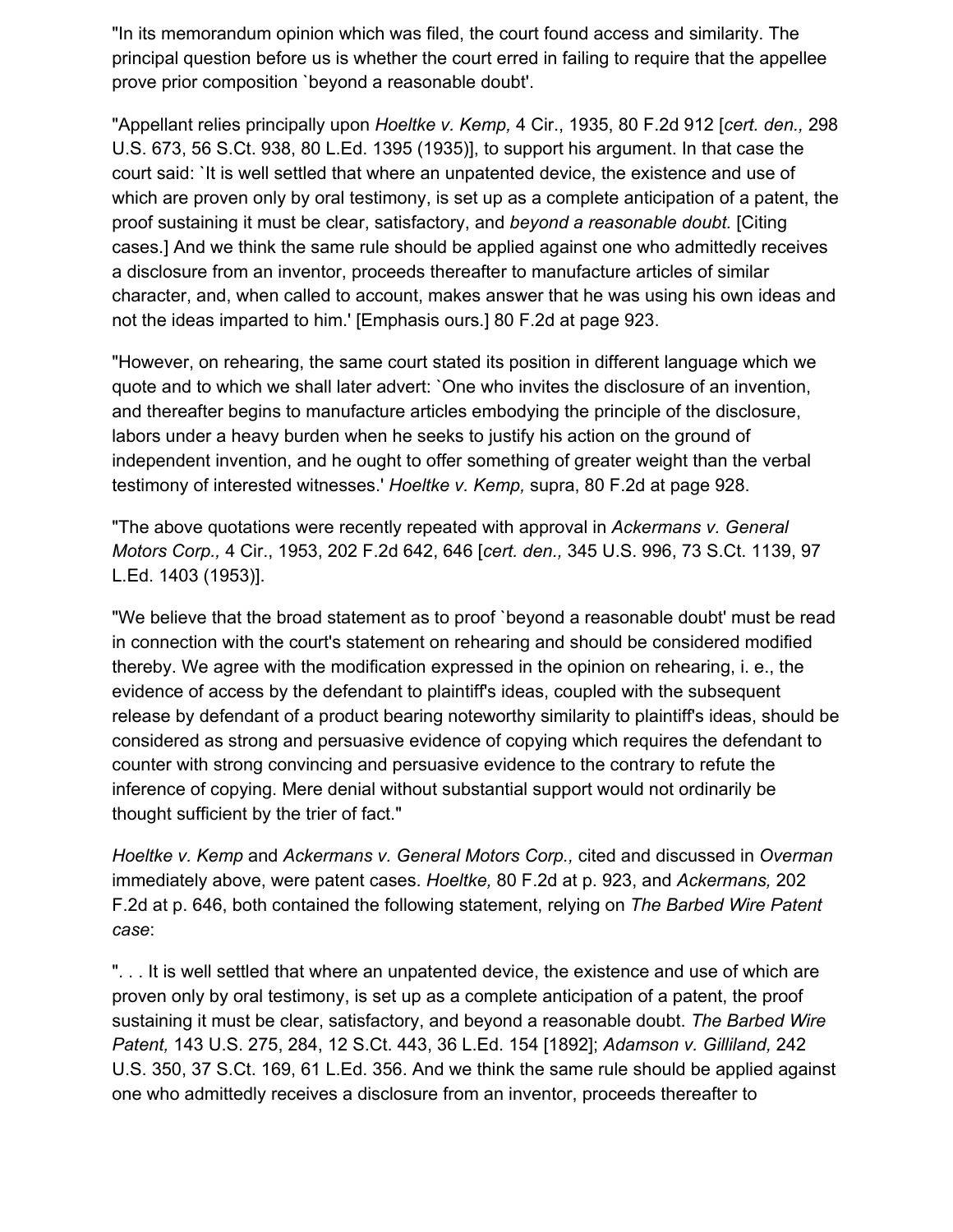manufacture articles of similar character, and, when called to account, makes answer that he was using his own ideas and not the ideas imparted to him."

Patent law does not ordinarily control copyright cases. As we show *infra, Overman's* injection of this patent law axiom, as to defendant's heavy burden of proof, into copyright law has been ignored and disregarded.

The *Overman* court, following the excerpts above quoted stated [205 F.2d at 523-24]:

"The burden of proof, i. e., the risk of non-persuasion, remains on the plaintiff throughout the presentation of the case, unless it is declared to be elsewhere by statute or practice. In a suit for copyright infringement the plaintiff must prove that his copyrighted composition has been copied by the defendant, that is, he has the burden of establishing the requisites of the case. The plaintiff may, however, create an inference of copying by establishing access to the allegedly infringed work by the defendant and similarity or identity between disputed works. But, although there is evidence in the case from which an inference of copying could be drawn, the defendant may rebut it by proof of his prior composition. *Since proof of prior composition requires an affirmative offering of evidence by the defendant, there occurs what may be referred to as a shift in the duty of `going forward'. As Wigmore expresses it* [IX Wigmore 2487, p. 280], *when `the proponent has been able \* \* \* to adduce evidence which if believed would make it beyond reason to repudiate the proponent's claim \* \* \* unless the opponent now offers evidence against the claim and thus changes the situation, the [trier of facts] should not be allowed to render a verdict against reason,' i. e., against the evidence. And the stronger the prima facie case established by the plaintiff, the correspondingly more persuasive must the evidence be in rebuttal.*" (Emphasis added).

We believe the above statement in italics to be the holding of the *Overman* case as to the burden of proof, and the language relied on by the defendants to be only dictum. In *Overman* the plaintiff prevailed and the decision on appeal sustained the finding that the defendant did not copy from plaintiff's song. Thus the evidence presented by the defendant was more persuasive and overcame the inference of copying.

The language of the opinion that the burden is on the alleged infringer to answer with "strong, convincing and persuasive evidence" to refute the inference of copying has not worked its way into copyright law. *Overman* has been cited, supposedly for this proposition, only three times.

*Greenbie v. Noble,* 151 F.Supp. 45, at 68 (D.C.N.Y.1957) cites it only for the proposition that access and a strong similarity or identity between two works creates an inference of copying. This is good law.

*Bradbury v. Columbia Broadcasting System,* 287 F.2d 478, at 481-82 (9 Cir. 1961), *appeal dismissed,* 368 U.S. 801, 82 S.Ct. 19, 7 L.Ed.2d 15 (1961), cites *Overman* for the proposition that "strong and persuasive evidence of copying requires the defendant to counter with strong convincing and persuasive evidence to the contrary," — the holding of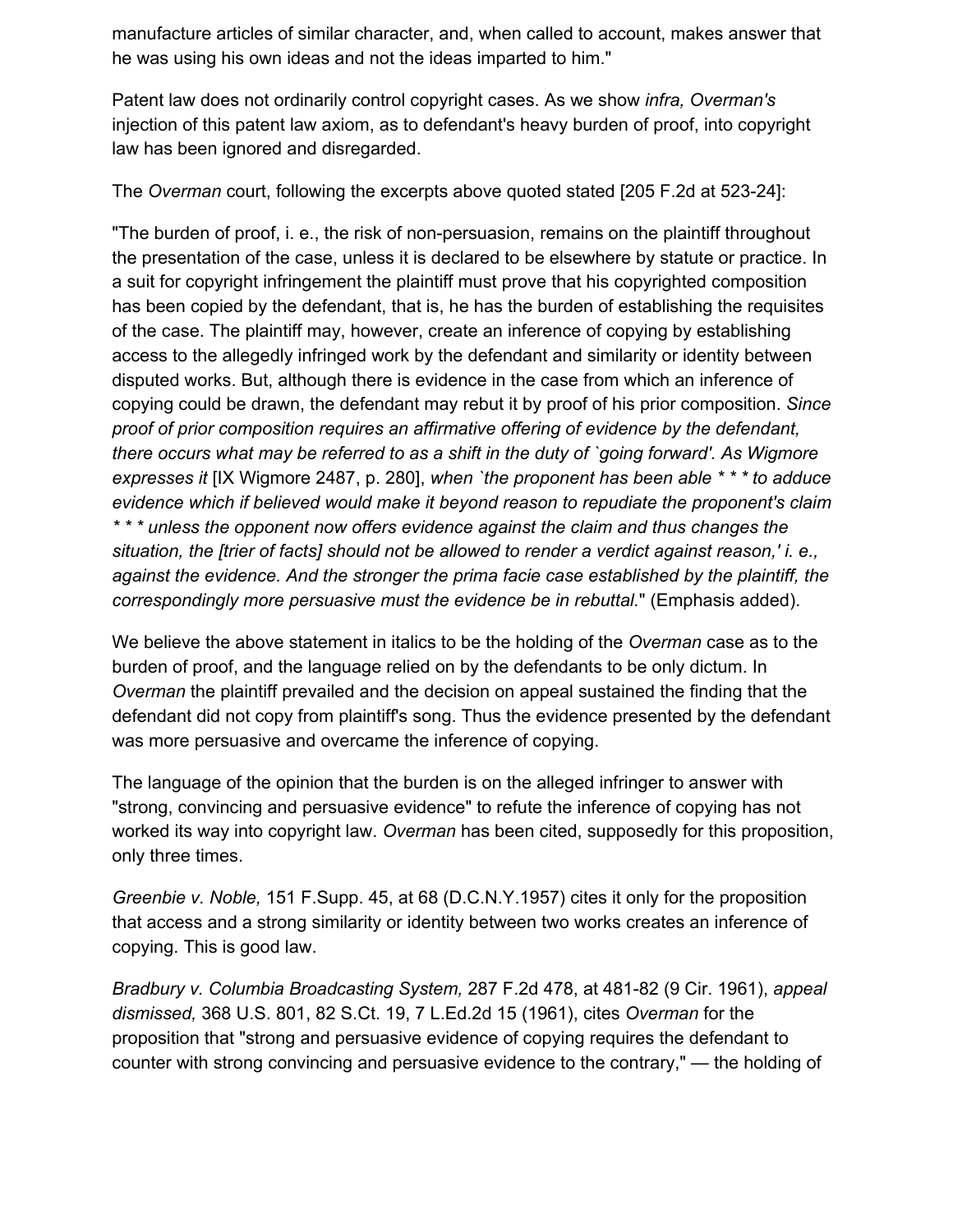*Overman* (see *supra*). This is no more than to say that the defendant must overcome the plaintiff's showing.

*Herbert Rosenthal Jewelry Corp. v. Kalpakian,* 446 F.2d 738 at 741 (9 Cir. 1971) states that access and obvious similarity between plaintiff's pin and those of defendant's "constitute strong circumstantial evidence of copying. But they are not conclusive . . .." Citing *Overman* and *Nimmer on Copyright,* §§ 139.4 and 141.2. This is good law.

We hold that the instruction given was not plainly erroneous; that the *Overman* holding is limited as set forth above and no overruling of *Overman* requiring an en banc is involved; and finally, that *Nimmer* is in error in its interpretation of *Overman.*

# **(3)** *Comments by the Court*

The plaintiff contends that the following comments made by the judge to the jury were in error:

"[S]imilarity in the melodic phrases in other works may have a bearing in your judgment on whether the defendant copied the plaintiff's composition. If these other similar phrases, or if the phrases concerned are widely used in other compositions, and were nonetheless independently appropriated by the plaintiff, that might indicate the possibility that others could independently appropriate the same phrases. There is no challenge to the plaintiff's copyright of *Tiny Bubbles.* But you will note that the first phrase of *Tiny Bubbles,* those first four notes appeared in many other musical compositions including the third stanza of the famous *Westminster Chimes.* And of course, all of us at one time or another have heard the *Westminster Chimes.* Nobody accuses the plaintiff, the plaintiff's predecessor, of having intentionally copied the *Westminster Chimes* or *In the Blue Ridge Mountains of Virginia,* the first four notes of which that occurs. So the more other tunes that have that phrase that there are in existence, the greater the possibility that Mr. Pober or the plaintiff [defendants?] may have unconsciously had those phrases come into their minds instead of an actual copying of the plaintiff's copyrighted material."[1]

The plaintiff argues that, since his copyright was not challenged it was error for the court to have suggested that he "appropriated" the compositions. However, the judge did not suggest that the plaintiff had appropriated prior works; he expressly stated that plaintiff's copyright was not being challenged. The judge's comment was an attempt to describe in simple fashion the possibility of the independent creation of similar works.

These remarks were clearly within the fair comment allowed a judge. Also, he warned the jurors to make up their own minds, and he stated that his comments were given only to "illustrate" the issues.